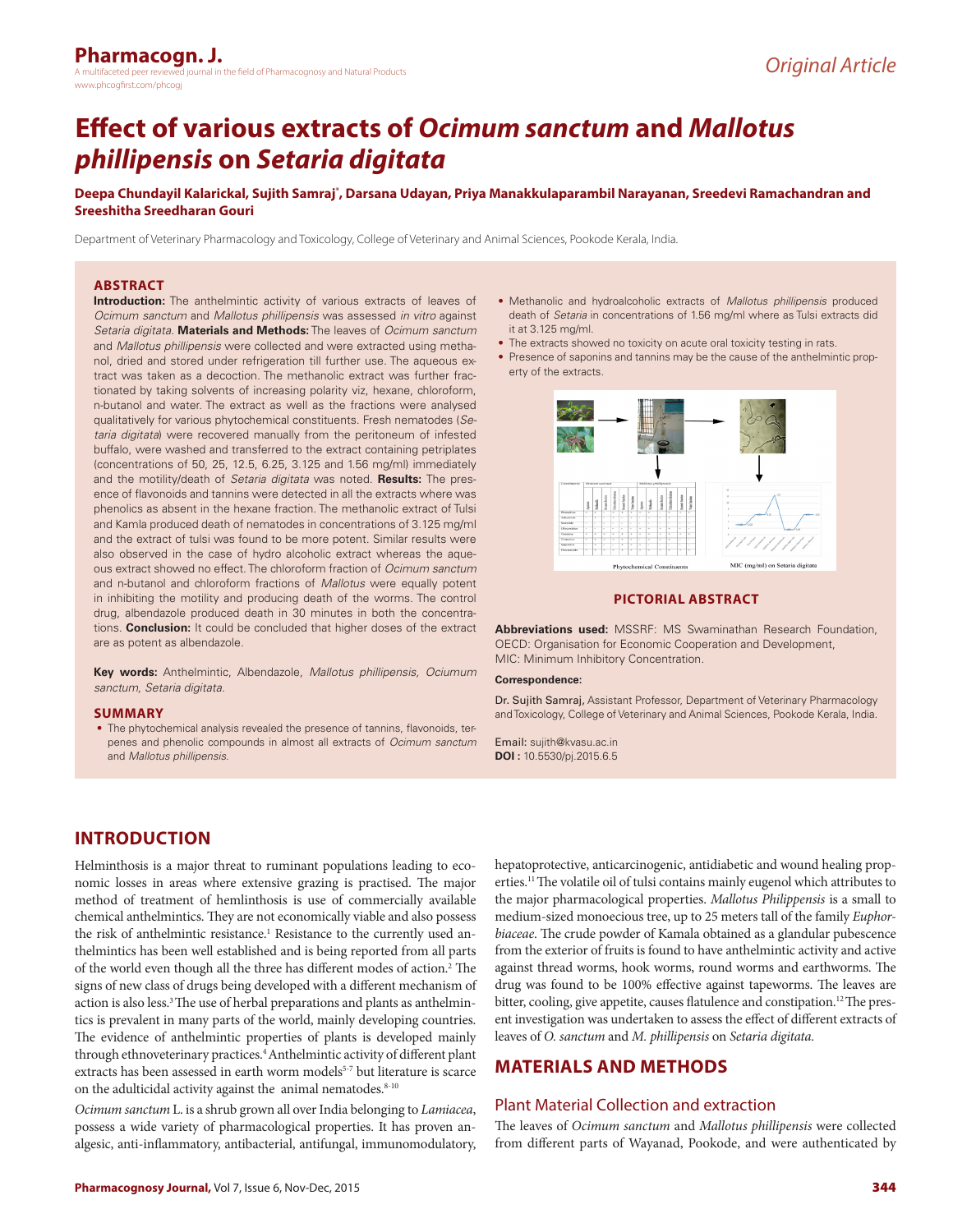a Botanist at MSSRF, Kalpetta, dried under shade and pulverized. They were extracted using methanol in soxhlet extraction apparatus, dried using a rotary vacuum evaporator and stored under refrigeration till further use. The aqueous extract was taken as a decoction.

### Fractionation of the extract

The methanolic extract was further fractionated in a separation funnel by taking solvents of increasing polarity viz, hexane, chloroform, n-butanol and water. They were also dried using the rotary vacuum evaporator and stored under refrigeration till further use.

## Phytochemical Analysis

The extract as well as the fractions was analyzed qualitatively for various phytochemical constituents.13

### Assessment of Nematodicidal activity

#### *Collection of Nematode parasite*

Fresh nematodes (*Setaria digitata*) were recovered manually from the peritoneum of infested buffalo slaughtered at the Malabar meat plant Sulthan Bathery, Wayanad in tyrodes solution. They were washed and transferred to the extract containing petriplates immediately.<sup>14</sup>

#### *Identification of the parasite*

The worms present in the peritoneum of buffaloes were collected in 10 per cent formalin solution and brought to the Department of Veterinary Parasitology, College of Veterinary and Animal Sciences, Pookode, Wayanad for identification. The nematodes were dehydrated in ascending grades of alcohol and then cleared in creosote.<sup>15</sup>

#### *Test drug preparation*

Extracts were diluted in tyrodes solution at 50, 25, 12.5, 6.25, 3.125 and 1.56 mg/ml concentrations in petriplates to get a total volume of 20 ml. albendazole @ 10 mg/ml and 1 mg/ml was used as positive control.

#### *Test procedure*

6 nematodes were placed in the petriplates containing the extract/drug and their motility/wriggling movements were noted every 15 minutes. The motility was Scored as described by<sup>16</sup> with minor modifications. Cessation of movements even on stimulation were considered as the death point. The experiment was done in triplicates.

#### *Gross morphological examination*

The treated worms as well as control worms were examined under light microscope for identifying gross morphological changes.<sup>17</sup>

## Assessment of Acute Oral toxicity

The acute oral toxicity of the tested extracts were done in rats as per OECD guideline 420 in the limit dose of 2000 mg/kg body weight.

## **RESULTS**

## Phytochemical analysis

The results of the phytochemical analysis is presented in Table 1. Tannins and flavonoids were present in all the extracts where as terpenes were absent in the aqueous extract of *M. phillipensis* leaf. Phenolic compounds were absent in the hexane fraction of both the plants. Steroids were absent in all the extracts.

## Adulticidal activity of different extracts against *Setaria digitata*

The effect of various extracts on the nematode is tabulated in Table 2. The methanolic extract of Tulsi and Kamla produced death of nematodes in concentrations of 3.125 mg/ml and 1.56 mg/ml respectively (Figure 1) and the extract of *Mallotus* was found to be more potent. Similar results were also observed in the case of hydro alcoholic extract where as the aqueous extract showed no effect. The chloroform fraction of *Ocimum sanctum* and n-butanol and chloroform fractions of *Mallotus* were equally potent in inhibiting the motility and producing death of the worms. The control drug, albendazole produced death in 30 minutes in both the concentrations. Hence it could be concluded that higher doses of the extract are as potent as albendazole.

## Identification of the parasite

The worms were milky white in colour, tapering towards the hind end. The mouth was surrounded by cuticular ring. The tail of the male worms was with pre and post cloaca papillae and that of female with conical projections.

## Gross Morphological Examination

Initially, before the treatment of extracts, the worms were highly motile and elongated. The gross morphological examination revealed shrinkage of the of the worms and they became slender and paralysed.

## Acute Oral Toxicity

The acute oral toxicity test revealed no untoward clinical reactions or mortality in the entire time period of observation. There was no abnormal behavioural reactions.

| Table 1: Phytochemical Analysis |                          |                 |                          |                          |                            |                          |                              |                          |                          |                        |                            |                                  |
|---------------------------------|--------------------------|-----------------|--------------------------|--------------------------|----------------------------|--------------------------|------------------------------|--------------------------|--------------------------|------------------------|----------------------------|----------------------------------|
|                                 | <b>Ocimum sanctum</b>    |                 |                          |                          |                            |                          | <b>Mallotus phillipensis</b> |                          |                          |                        |                            |                                  |
| <b>Constituents</b>             | Aqueous                  | Methanolic      | fraction<br>Hexane       | Chloroform<br>fraction   | <b>Butanol</b><br>fraction | fraction<br><b>Water</b> | Aqueous                      | Methanolic               | fraction<br>Hexane       | Chloroform<br>fraction | fraction<br><b>Butanol</b> | fraction<br>Water                |
| Phenolics                       | $+$                      | $\! + \!\!\!\!$ |                          | $+$                      | $+$                        | $+$                      | $+$                          | $+$                      | $\qquad \qquad$          | $\! + \!\!\!\!$        | $\qquad \qquad +$          | $\begin{array}{c} + \end{array}$ |
| <b>Alkaloids</b>                | ٠                        | $\! + \!\!\!\!$ | $\overline{\phantom{0}}$ | $+$                      | $\overline{a}$             | $\! + \!\!\!\!$          | $\overline{\phantom{a}}$     | $+$                      | $\! + \!\!\!\!$          | $\overline{+}$         |                            |                                  |
| <b>Steroids</b>                 | ۰                        | $\overline{a}$  |                          |                          |                            |                          |                              |                          | $\overline{a}$           |                        |                            |                                  |
| Glycosides                      | $\overline{\phantom{0}}$ |                 |                          |                          |                            | $\overline{\phantom{a}}$ | $+$                          | $+$                      | $+$                      | $+$                    | $\overline{\phantom{0}}$   |                                  |
| <b>Tannins</b>                  | $+$                      | $\! + \!\!\!\!$ | $+$                      | $+$                      | $+$                        | $+$                      | $+$                          | $+$                      | $+$                      | $+$                    | $+$                        | $+$                              |
| <b>Terpenes</b>                 | $+$                      | $\! + \!\!\!\!$ | $+$                      | $+$                      | $+$                        | $+$                      | $\overline{\phantom{a}}$     | $+$                      | $+$                      | $+$                    | $\overline{\phantom{0}}$   |                                  |
| <b>Saponins</b>                 | $\overline{\phantom{0}}$ | $\! + \!\!\!\!$ | $\overline{\phantom{0}}$ | $\overline{\phantom{0}}$ | $+$                        | $+$                      | $+$                          | $\overline{\phantom{0}}$ | $\overline{\phantom{0}}$ |                        |                            |                                  |
| Flavanoids                      | $+$                      | $\! + \!\!\!\!$ | $\! +$                   | $\! +$                   | $+$                        | $\qquad \qquad +$        | $\! +$                       | $\! +$                   | $\! + \!\!\!\!$          | $\ddot{}$              | $\qquad \qquad +$          | $\begin{array}{c} + \end{array}$ |

#### **Table 1: Phytochemical Analysis**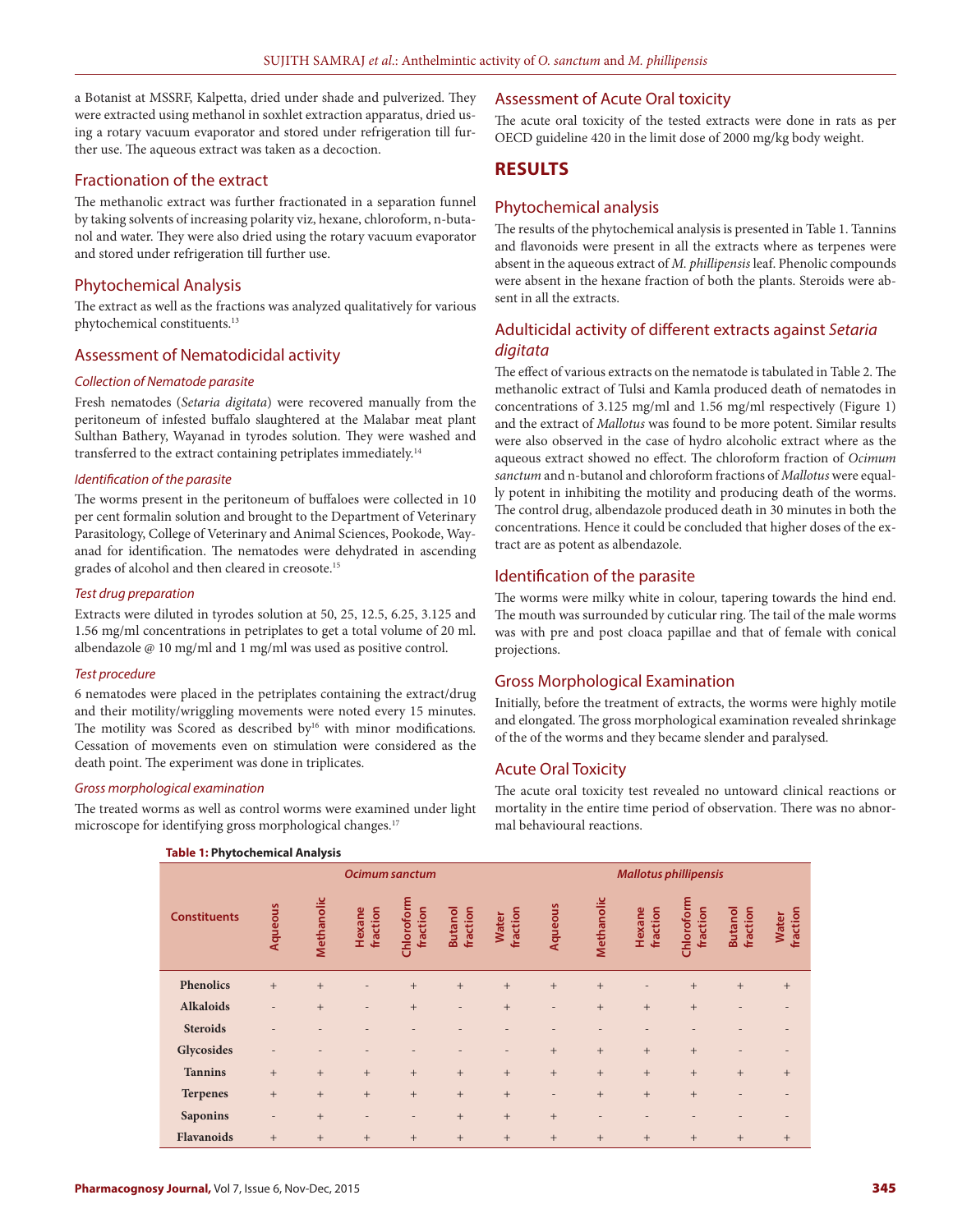|                         | <b>Concentration</b><br>(mg/ml) | 50  | 25  | 12.5 | 6.25 | 3.125 | 1.56 |
|-------------------------|---------------------------------|-----|-----|------|------|-------|------|
| Ocimum sanctum<br>leaf  | Methanolic                      | 75  | 75  | 75   | 120  | 140   | Nil  |
|                         | Aqueous                         | Nil | Nil | Nil  | Nil  | Nil   | Nil  |
|                         | Hydroalcoholic                  | 30  | 60  | 60   | 90   | 120   | Nil  |
|                         | Hexane                          | 90  | 90  | 120  | 120  | Nil   | Nil  |
|                         | Chloroform                      | 30  | 60  | 60   | 90   | Nil   | Nil  |
|                         | N-butanol                       | Nil | Nil | Nil  | Nil  | Nil   | Nil  |
|                         | Water                           | Nil | Nil | Nil  | Nil  | Nil   | Nil  |
| M. Phillipensis<br>leaf | Aqueous                         | 180 | 200 | 200  | Nil  | Nil   | Nil  |
|                         | Methanolic<br>extract           | 30  | 30  | 60   | 60   | 90    | 90   |
|                         | Hydroalcoholic                  | 30  | 30  | 60   | 60   | 90    | 90   |
|                         | Hexane                          | Nil | Nil | Nil  | Nil  | Nil   | Nil  |
|                         | Chloroform                      | 30  | 90  | 90   | 120  | Nil   | Nil  |
|                         | N-butanol                       | 30  | 90  | 90   | 120  | Nil   | Nil  |
|                         | Water                           | Nil | Nil | Nil  | Nil  | Nil   | Nil  |





**Figure 1:** Minimum inhibitory concentration of the extracts on *Setaria digitata*

# **DISCUSSION**

Screening of molecules for anthelmintic activity is mainly done using *in vitro* and *in vivo* techniques. *In vitro* techniques include (i) egg hatch assay for estimating the ovicidal activity, (ii) effect on the larvae assessed by larval motility assay, larval development assay and larval migration inhibition assay (iii) adulticidal activity assessed by the effect on motility, paralysis and death of the worms. Since the anthelmintic activity of a broad spectrum agents can be on any of the three stages viz, ova, larvae or adult or more than one of these, screening in all the three stages will provide the exact mechanism of action of the molecule. We have already reported from our laboratory, the effect of various extracts on the ova and larvae of nematode, *Haemonchus contortus*12,18-20 In the present study, the effect of the extracts of tulsi and Kamla on the adult nematode, *Setaria digitata* was assessed.

From the results (Table 2), it is evident that the methanolic and hydroalcoholic extract of *Mallotus phillipensis* leaf showed better anthelmintic activity producing death at concentrations of 1.56 mg/ml by 1.5 hours where as the similar extracts of tulsi produced effect only upto 3.125 mg/ ml, at 140 and 120 minutes respectively. The aqueous extract produced no effect which states that the phytochemicals present in the methanolic extract has got the potent anthelmintic property. On fractionation, none of the extracts showed similar potency as with the methanolic extract, which can be interpreted to be due to the combined effect of phytochemicals increasing the potency of the crude extract.

The phytochemical analysis (Table 1) revealed the presence of tannins, flavonoids, terpenes, phenolic compounds in almost all the extracts. Tannins will affect the energy metabolism of the parasites, may affect the integrity of the cuticle and also impair feeding and reproduction, mainly by their effect on proteins.<sup>21,22</sup> Saponins affect the cell wall integrity of the nematodes, interact with the collagen of the cuticle where by the cell will lose electrolytes and chemicals and thus the cuticular damage will be sufficient for the death of the parasite.<sup>12</sup>

Development and characterisation of the phytochemical with the evaluation of mode of action can be of significance in the quest for a novel drug that can avoid the anthelmintic resistance.

## **ACKNOWLEDGEMENT**

The authors are grateful for the financial and technical assistance provided by The Kerala Veterinary and Animal Sciences University for conducting the research work.

## **CONFLICT OF INTEREST**

The authors declare that there is no Conflict of interest.

## **REFERENCES**

- 1. Eguale T, Tilahun G, Debella A, Feleke A, Makonnen E. *in vitro* and *in vivo* anthelmintic activity of crude extracts of *Coriandrum sativum* against *Haemonchus contortus*. JEthnopharmacol. 2007; 110(3): 428-33.
- 2. Coles GC, Jackson F, Pomroy WE, Prichard RK, Von Samson-Himmelstjerna G, Silvestre A, *et al*. The detection of anthelmintic resistance in nematodes of veterinary importance. Vet. Parasitol. 2006; 136(3): 167-85.
- 3. Stepek G, Buttle DJ, Duce IR, Lowe A, Behnke JM. Assessment of the anthelmintic effect of natural plant cysteine proteinases against the gastrointestinal nematode, *Heligmosomoides polygyrus*, *in vitro.* Parasitol. 2005; 130(02): 203-11.
- 4. Githiori JB, Athanasiadou S, Thamsborg SM. Use of plants in novel approaches for control of gastrointestinal helminths in livestock with emphasis on small ruminants. Vet. Parasitol. 2006; 139(4): 308-20.